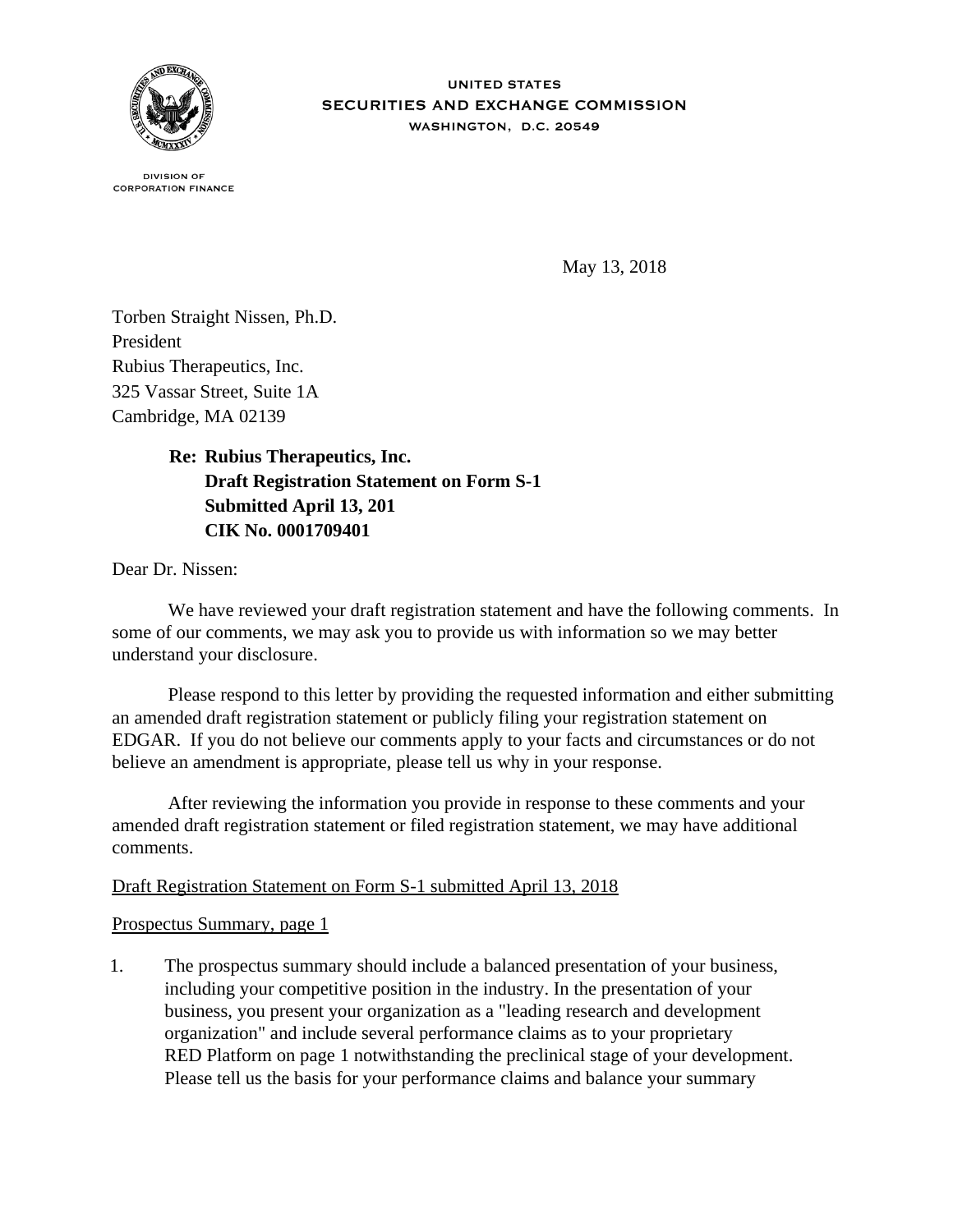Rubius Therapeutics, Inc. May 13, 2018 Page 2 Torben Straight Nissen, Ph.D.

> presentation by providing equally prominent disclosure about the competitive, regulatory, technical challenges you face.

## Our proprietary RED Platform, page 1

- 2. Please revise to balance your statement on page 2 that you "have and continue to build a robust intellectual property portfolio…, the breadth and depth of which is a strategic asset with the potential to provide [you] with a significant competitive advantage" with your disclosure on page 49 that you do not own or in-license any issued patents directed to the composition of matter of any of the RCT product candidates that you have thus far developed using the RED Platform, and that you have in some cases only filed provisional patent applications.
- 3. Please revise to clarify the terms "immuno-privileged" and "well-characterized biodistribution" where you first mention them on page 1.
- 4. We note your statements on pages 1, 110, and elsewhere that RCTs have an "advantageous safety profile" and "may represent the ideal cell type for the creation of versatile, safe and effective...." We further note disclosure such as your belief that your product candidates will "have enhanced efficacy and avoid immune-driven adverse events…," "could provide a cure," and other similar statements. Statements regarding efficacy and safety are determinations that only the FDA and foreign government equivalent regulations have the authority to make. Please revise your disclosure here and elsewhere to eliminate any suggestion that your product candidates have been or will ultimately be determined safe and effective or to have demonstrated safety and efficacy for purposes of granting marketing approval by the FDA or comparable agency.

## Our Product Candidate Pipeline, page 3

5. Please revise your pipeline tables on pages 3 and 118 to include a column for each of Phases 1, 2, and 3.

## Our Strategy, page 4

6. Please revise the second bullet point, here and in the Business section, to put into context your statement concerning your goal to "rapidly advance" multiple additional RCTs. In this regard, we note your risk factor disclosure on pages 14, 15, and 16 which indicates that the drug development process is uncertain, lengthy, and expensive.

#### **Risk Factors**

## Our rights to develop and commercialize our product candidates..., page 52

7. Please present as a separate risk factor the risk concerning "march-in rights" mentioned in this risk factor.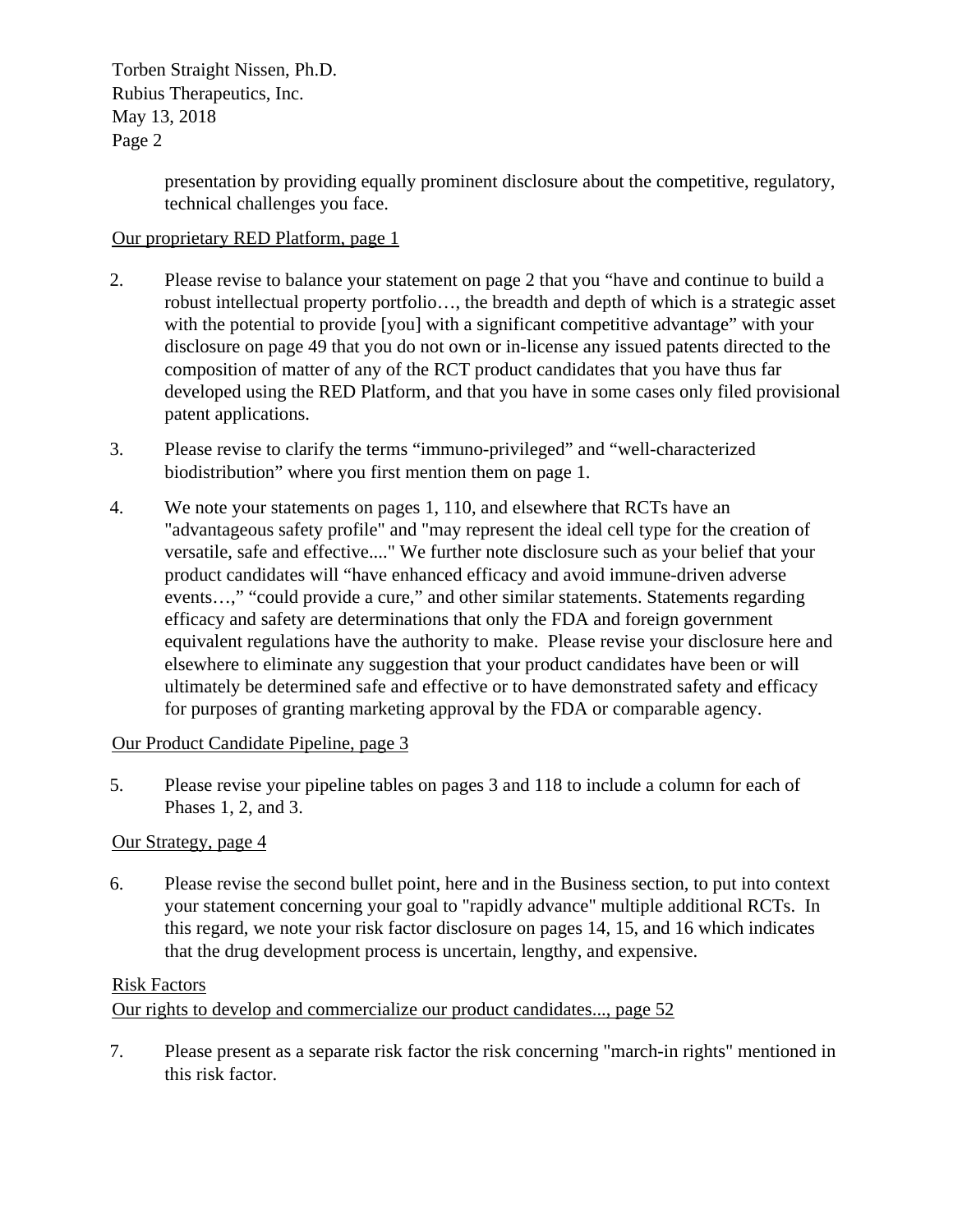Rubius Therapeutics, Inc. May 13, 2018 Page 3 Torben Straight Nissen, Ph.D.

### Use of Proceeds, page 81

8. Please revise the discussion to identify the stage of development you expect to achieve for RTX-134 and each of your product candidates referenced in your second bullet point with the proceeds of the offering. To the extent you expect to begin particular stage of development but do not expect to complete it, please indicate that you will need to raise additional funding to complete that stage of development.

Management's discussion and analysis of financial condition and results of operations Results of operations Comparison of the years ended December 31, 2016 and 2017 General and administrative expenses, page 97

- 9. Your disclosure on page 98 states that you recognized \$15.7 million for stock-based awards granted to the chairman of your board of directors during the year ended December 31, 2017 and that you accounted for these awards as non-employee stock-based awards because these awards were issued for his services as a consultant. Disclosures on page 174 appear to suggest that other awards to Mr. Epstein were also given as his role as principal executive officer. Please address the following:
	- Tell us how you considered awards issued to Mr. Epstein under the guidance in the Glossary definition of Employee in ASC 718 which states that "nonemployee directors acting in their role as members of a board of directors are treated as employees if those directors were elected by the employer's shareholders or appointed to a board position that will be filled by shareholder election when the existing term expires. However, that requirement applies only to awards granted to nonemployee directors for their services as directors. Awards granted to those individuals for other services shall be accounted for as awards to nonemployees." Clarify how you evaluated which of his actions and awards were as an officer of Rubius versus his actions and awards as a nonemployee director. Further explain how you considered the above guidance for his awards as a nonemployee consultant.
	- Provide us a schedule separately showing awards given to Mr. Epstein under his role as a non-employee (and therefore accounted for under ASC 505-50) and as an officer/employee of the Company (and therefore accounted for under ASC 718) based on the guidance in the Glossary of ASC 718.
	- Clearly identify the respective time periods for which he acted as an officer, director, and consultant. Clearly identify his activities in and related awards for each role.
	- Tell us whether the \$15.7 million expense referred to on page 98 and any other amounts of nonemployee awards to Mr. Epstein are included in the compensation amounts in the table on page 174. Revise the footnotes to the table to more clearly quantify all such nonemployee awards pursuant to Instruction 3 to Item 402(c) of Regulation S-K.
	- Provide similar information for any other employee (s) that also had a non-employee director status for certain awards (e.g., Dr. Straight Nissen).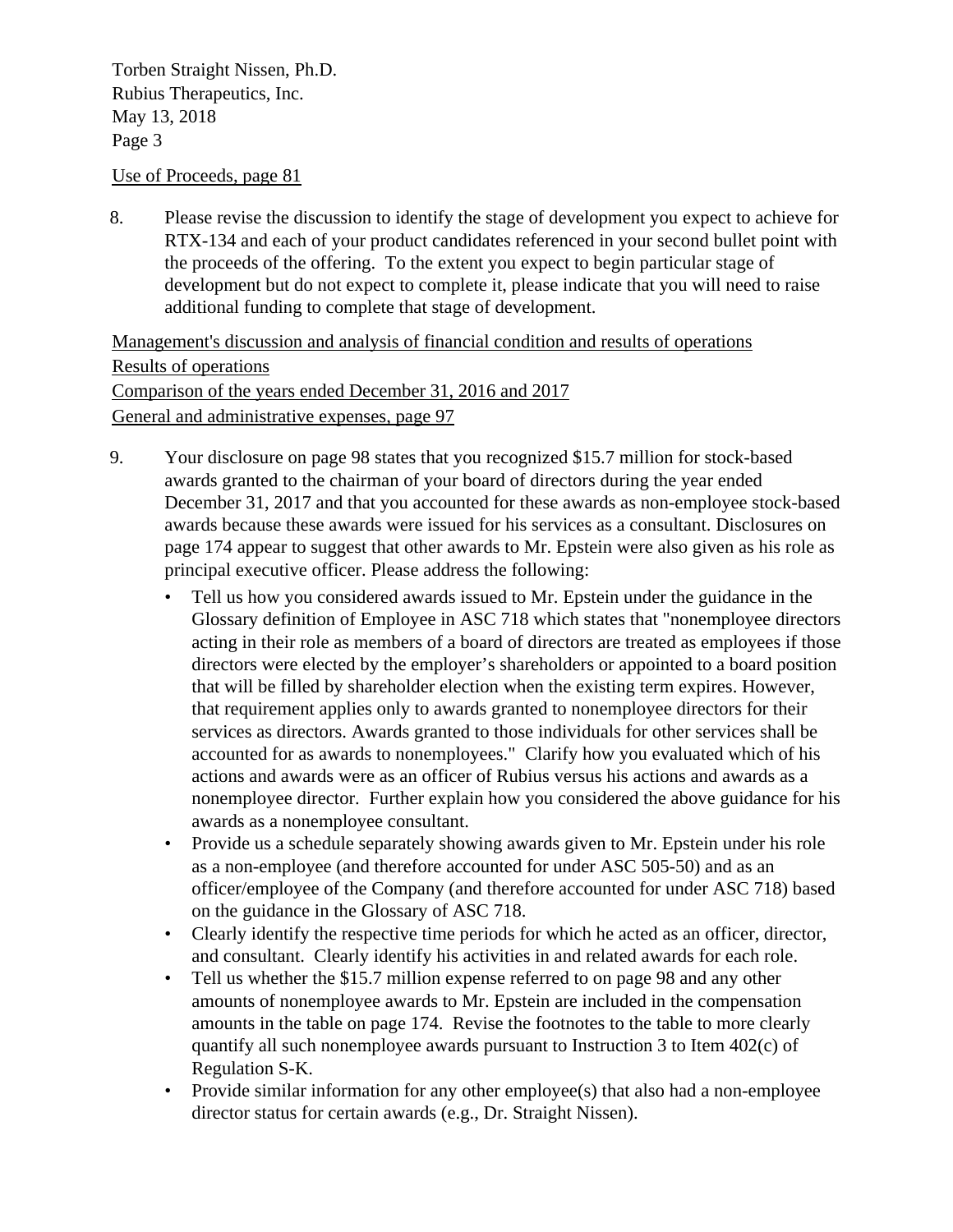Rubius Therapeutics, Inc. May 13, 2018 Page 4 Torben Straight Nissen, Ph.D.

Critical accounting policies and significant judgments and estimates Stock-based compensation Determination of fair value of common stock, page 104

10. Once you have an estimated offering price or range, please explain to us how you determined the fair value of the common stock underlying your equity issuances and the reasons for any differences between the recent valuations of your common stock leading up to the initial public offering and the estimated offering price. This information will help facilitate our review of your accounting for equity issuances including stock compensation and beneficial conversion features.

## Business RTX-Uricase/URAT1 for treatment of chronic refractory gout, page 122

11. We note your use of the term "significant unmet need" on page 123 and elsewhere in the document. Use of such a term might imply that your product would be eligible for fast track designation or priority review granted by the FDA for products that treat certain serious unmet medical needs. Please remove your use of this term throughout or otherwise please explain why you believe use of this term is appropriate.

## Disease-related intellectual property, page 141

12. For each program identified in this section, please clarify whether you directly own or license the patents and patent applications. If licensed from a third party, please identify the third party.

Licenses, page 145

13. Please quantify the total potential milestone obligations pursuant to your Exclusive Patent License Agreement with Whitehead Institute for Biomedical Research.

Management, page 166

14. Please revise to disclose any arrangements or understandings pursuant to which Mr. Epstein, Dr. Nissen or Dr. Afeyan was selected as a director, or tell us why such disclosure is not required. Refer to Item 401(a) of Regulation S-K.

# Employment and consulting arrangements with our named executive officers, page 175

15. We note that in connection with the offering, you are evaluating entering into amended and restated agreements with your named executive officers. Please file your current employment agreements as an exhibit to your registration statement. Please refer to Item  $601(b)(10)(iii)(A)$  of Regulation S-K.